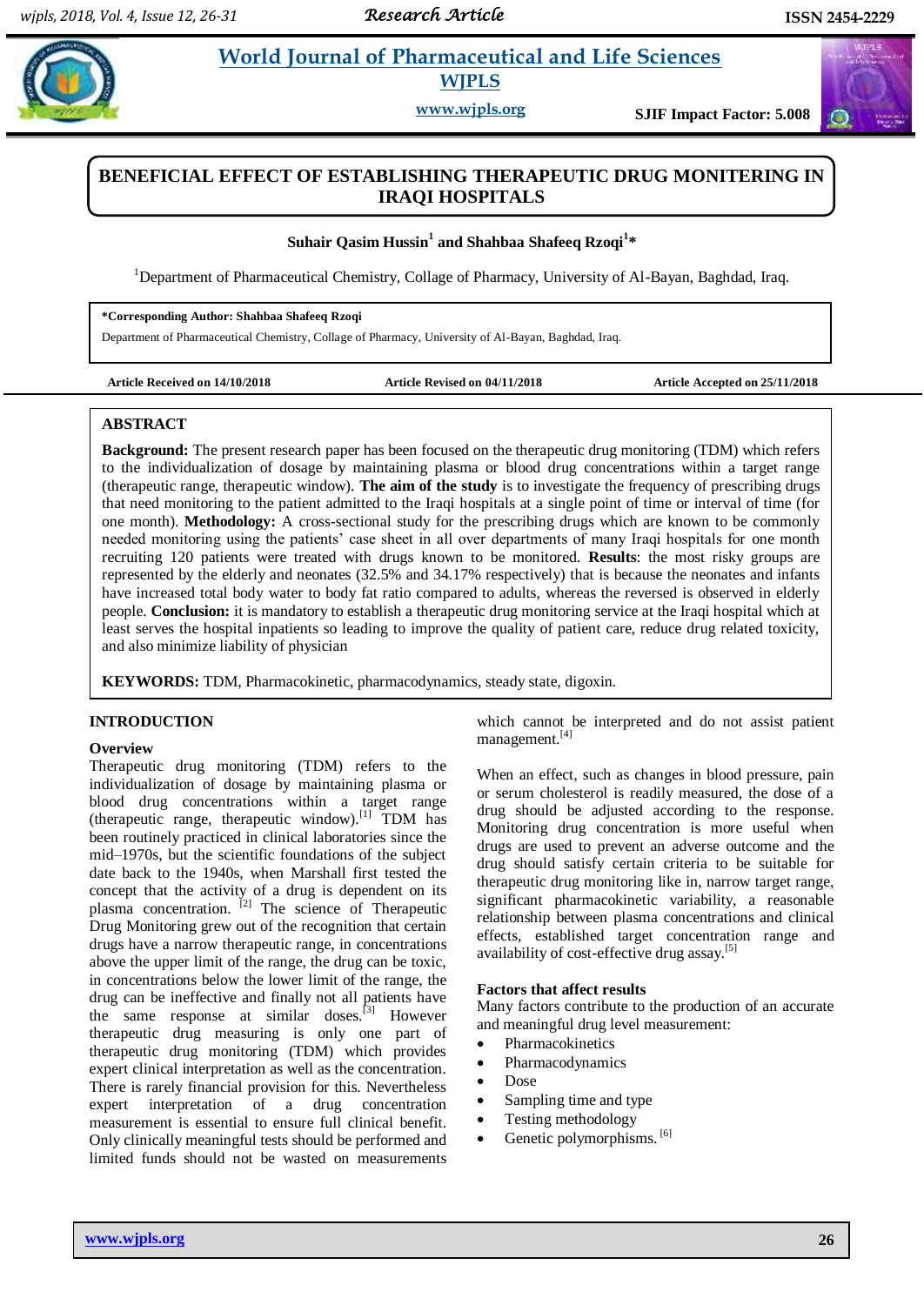But the two major sources of *variability* between individual patients in drug response are:

- 1- Dose and plasma concentration (*pharmacokinetic variability*)
- 2- Drug concentration at the receptor and the response (*pharmacodynamic variability*). Pharmacodynamic

#### **Pharmacokinetic variability pharmacodynamic variability**

variability describes the way in which the drug affects the body's functions, and the relationship between the drug's chemical structure, actions, and effects.*(see fig.1)*



#### **Fig. 1: Pharmacokinetics and pharmacodynamics contribute to variability in the relationship between drug dose and response. [1]**

The major sources of pharmacokinetic variability are the patient compliance (lack of), age (neonates, children, elderly), physiology (gender, pregnancy), disease (hepatic, renal, cardiovascular, and respiratory), and drug-to-drug interactions. [6]

**Factors that Affect Interpretation:** The sample information required for accurate interpretation is the followings:

- Time of sample in relation to last dose
- Duration of treatment with the current dose
- Dosing schedule
- Age, gender
- Other drug therapy
- Relevant disease states
- Reason for request (e.g. lack of effect, routine monitoring, suspected toxicity).<sup>[6]</sup>

#### **Steady State**

Steady state is defined as the point at which drug intake and elimination reach equilibrium, and the height of the peak and the depth of the trough are predictable. Steady state is reached after 5-6 half lives of the drug. The goal of therapeutic drug monitoring is to optimize the drug dose so the patient's drug concentrations remain within the therapeutic range for the drug.<sup>[6]</sup>

#### **Commonly Monitored Drugs**

There are several classes of drugs commonly monitored to ensure correct blood concentration, including the following:

- Antiepileptics (Carbamazepine, Phenobarbital, Phenytoin, Valproic acid)
- Antiarrythmics (Digoxin, Lidocaine)
- Antibiotics (Gentamycin, Amikacin, Vancomycin)
- Antineoplastics (Methotrexate)
- Antimanics (Lithium)
- Bronchodilators (Theophylline)
- Immunosuppressives (Cyclosporine, Tacrolimus).<sup>[7]</sup>

#### **THE AIM OF THE STUDY**

Is to investigate the frequency of prescribing drugs that need monitoring to the patient admitted to the Iraqi hospitals at a single point of time or interval of time (for one month) and rationalize the urgency of measuring drug concentration and establishing a therapeutic drug monitoring service in our hospital to optimize patient' s clinical outcome.

#### **METHODOLOGY**

A cross-sectional study for the prescribing drugs which are known to be commonly needed monitoring using the patients' case sheet in all over departments of many Iraqi hospitals for one month.

Then each prescription was studied according to the major pharmacokinetic variability of the patient (age, gender, disease status and drug-drug interaction), so the urgency of measuring drug concentration and drug monitoring have been detected and estimated for each drug according to the patient medical history and his/her pharmacokinetic variability as well as duration of therapy that is recorded in the patient's file.

After that the data was statistically estimated using the probability value that evaluates which cases are significant (need to be monitored) or not.

## **RESULTS AND DISCUSSION**

From 4470 admitted patients for one month in all over departments of Iraqi hospitals, there are 120 patients was treated with drugs known to be monitored and according to their demographic data that are shown in table 1 the most risky groups are represented by the elderly and neonates (32.5% and 34.17% respectively) that is because the neonates and infants have increased total body water to body fat ratio compared to adults, where as the reversed is observed in elderly people. These factors may affect the volume distribution of drugs depending on their lipophilic character. Moreover, altered plasma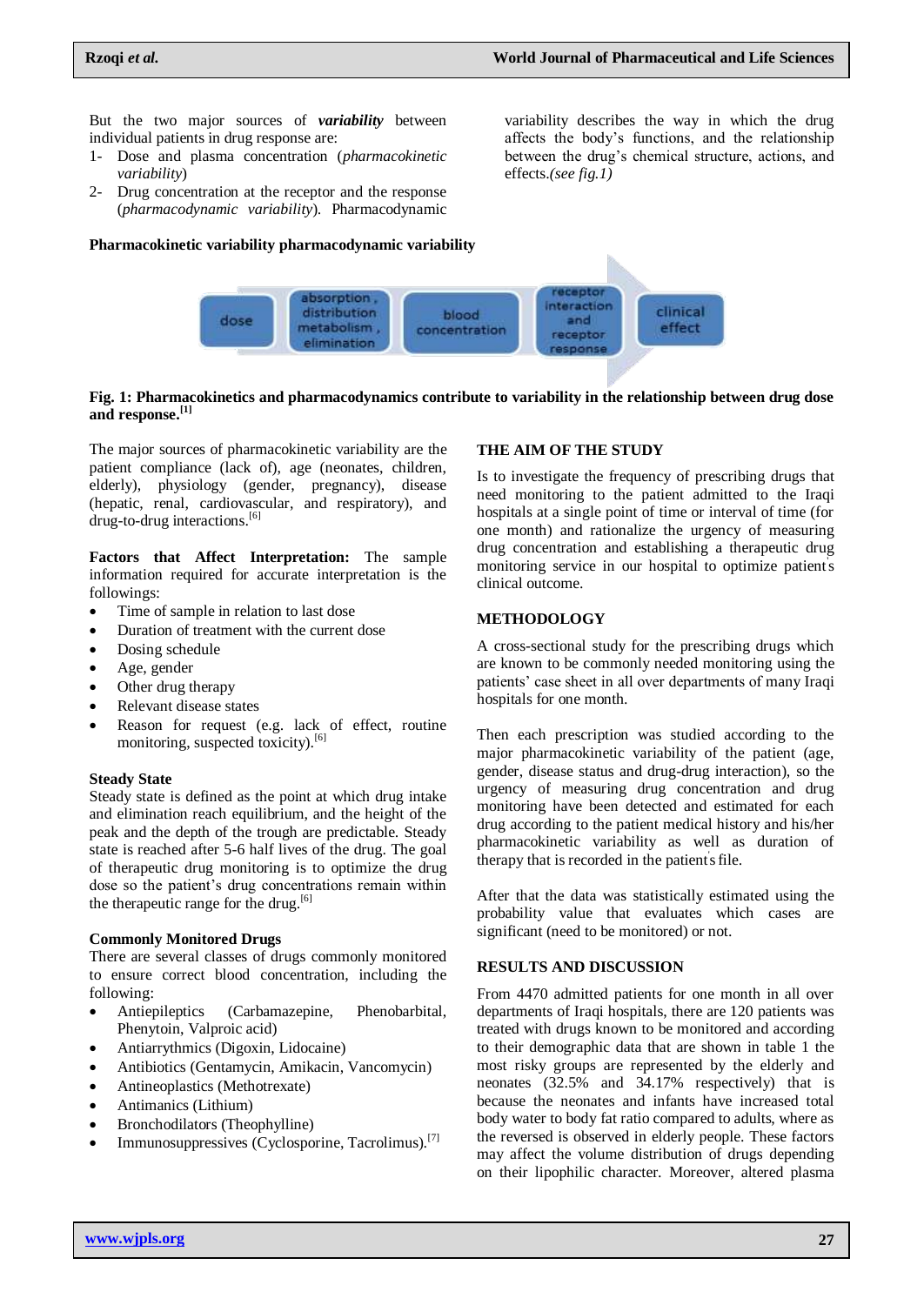binding of drugs may be observed in both neonates and some elderly people due to low albumin, thus increasing the fraction of pharmacologically active free drug. In general, the drug metabolizing capacity of liver enzyme is reduced in new born and particularly in premature babies. Also renal function at the time of birth is reduced by more than 50% compared with adults but then increased rapidly in the first 2-3 years of life.[8]

The gender factor also is investigated in this table for adults only where the females 42(35%) are more than males 37(30.83%). The gender difference affects bioavailability, distribution, metabolism and elimination of drugs due to variation between men and women in body weight, blood volume, gastric empting time, drug protein binding activities of drug metabolizing enzymes, drug transporter function and excretion activity. In general the average male has higher body weight, greater body surface area and total water content compared to the average female causes differences in volumes of distribution of certain drugs.<sup>[8]</sup>

**Table 1: Demographic data of patients # [n=120].**

| <b>Parameters</b>        | $N(\%)$    |
|--------------------------|------------|
| Age groups               |            |
| >=60 years (elderly)     | 39(32.5%)  |
| $<$ 60                   | 40(33.33%) |
| <b>Neonates</b>          | 41(34.17%) |
| Gender (except neonates) |            |
| Male                     | 37(30.83%) |
| Female<br>Ħ              | 42(35%)    |

Patients<sup>#</sup> represents the hospital's inpatients taking the drugs known to be monitored for one month

| Table 3: Pharmacokinetic parameters for each drug. |  |  |  |  |
|----------------------------------------------------|--|--|--|--|
|----------------------------------------------------|--|--|--|--|

Table 2 shows the frequency of prescribing drugs known to be monitored in all over cases that was founded in our hospital (147 prescriptions) which from in-betweens Gentamycin was the most prescribed drug and the Phenobarbital was the less one.

|  | Table 2: Frequencies of prescribing drugs known to |  |  |
|--|----------------------------------------------------|--|--|
|  | be monitored to the patients $[N^*=147]$ .         |  |  |

| <b>Prescribed Drug</b>      | $N(\%)$    |
|-----------------------------|------------|
| Digoxin                     | 24(16.33%) |
| Aminophylline(Theophylline) | 28(19.04%) |
| Carbamazepine               | 22(14.96%) |
| Phenobarbital               | 3(2.05%)   |
| Gentamycin                  | 45(30.62%) |
| Amikacin                    | 12(8.16%)  |
| Vancomycin                  | 13(8.84%)  |

N\*represents the sum of prescribed drugs known to be monitored during one month

When each drug was studied individually (Table 3), each pharmacokinetic parameter that affects the interpretation of drug concentration was appreciated.

| <b>Drug</b>                              | <b>Age</b>                                              | <b>Patients' Disease Status</b>                                                                                                          | <b>Drug-Drug Interactions</b>                                                  | <b>Omitted cases</b> |
|------------------------------------------|---------------------------------------------------------|------------------------------------------------------------------------------------------------------------------------------------------|--------------------------------------------------------------------------------|----------------------|
| Digoxin<br>$(n=24)$                      | Elderly 20(83.33%)                                      | Renal 15(62.5%)<br>Hepatic 3(12.5%)<br>Cardiovascular 24(100%)<br>Electrolyte<br>imbalance<br>(decreased $K^+$ level) 4(16.6%)           | 24(100%)<br>22 with Furosemide<br>7 with Amiodaron and<br>15 with Atrovastatin | $\Omega$             |
| Theophylline<br>$(Aminophylline)$ (n=17) | Elderly 7(41.17%)<br>Neonate $1(5.9\%)$                 | Hepatic $1(5.9\%)$<br>Cardiovascular 2(11.76%)<br>Electrolyte<br>imbalance<br>(decreased $K^+$ level) 1(5.9%)<br>Hyperthyroidism 1(5.9%) | $2(11.76%)$ with<br>Phenobarbital<br>and<br>Carbamazepine                      | 3(17.64%)            |
| Carbamazepine $(n=22)$                   | Elderly 10(45.45%)                                      | Hepatic 1(4.45%)<br>Cardiac 9(40.9%)<br>Renal 6(27.27%)                                                                                  | 3(13.63%) with INH<br>Clarithromycin<br>and<br>Aminophylline                   | 13(59.09%)           |
| Phenobarbital $(n=3)$                    | Neonate 1(3.33%)                                        | Respiratory 1(3.33%)                                                                                                                     | 1(3.33%) with Aminophylline                                                    | $2(66.66\%)$         |
| Gentamycin $(n=45)$                      | Elderly 4(8.88%)<br>Neonate 28(62.22%)<br>Female 9(20%) | Renal 3(6.66%)                                                                                                                           | 4(8.88%) with Frusemide<br>and Vancomycin                                      | $\Omega$             |
| Amikacin $(n=12)$                        | Neonate 10(83.33%)<br>Female 2(16.66%)                  | Renal 1(8.33%)<br>Burns 1(8.33%)                                                                                                         | $8(66.66\%)$<br>1 with Vancomycin<br>8 with cephalosporins                     | $\Omega$             |
| Vancomycin $(n=13)$                      | Elderly 4(30.76%)<br>Neonate 5(38.46%)                  | Renal 2(15.38%)                                                                                                                          | 3(23.07%) with<br>aminoglycosides                                              | $\Omega$             |

n=no. of prescribed drugs individually during one month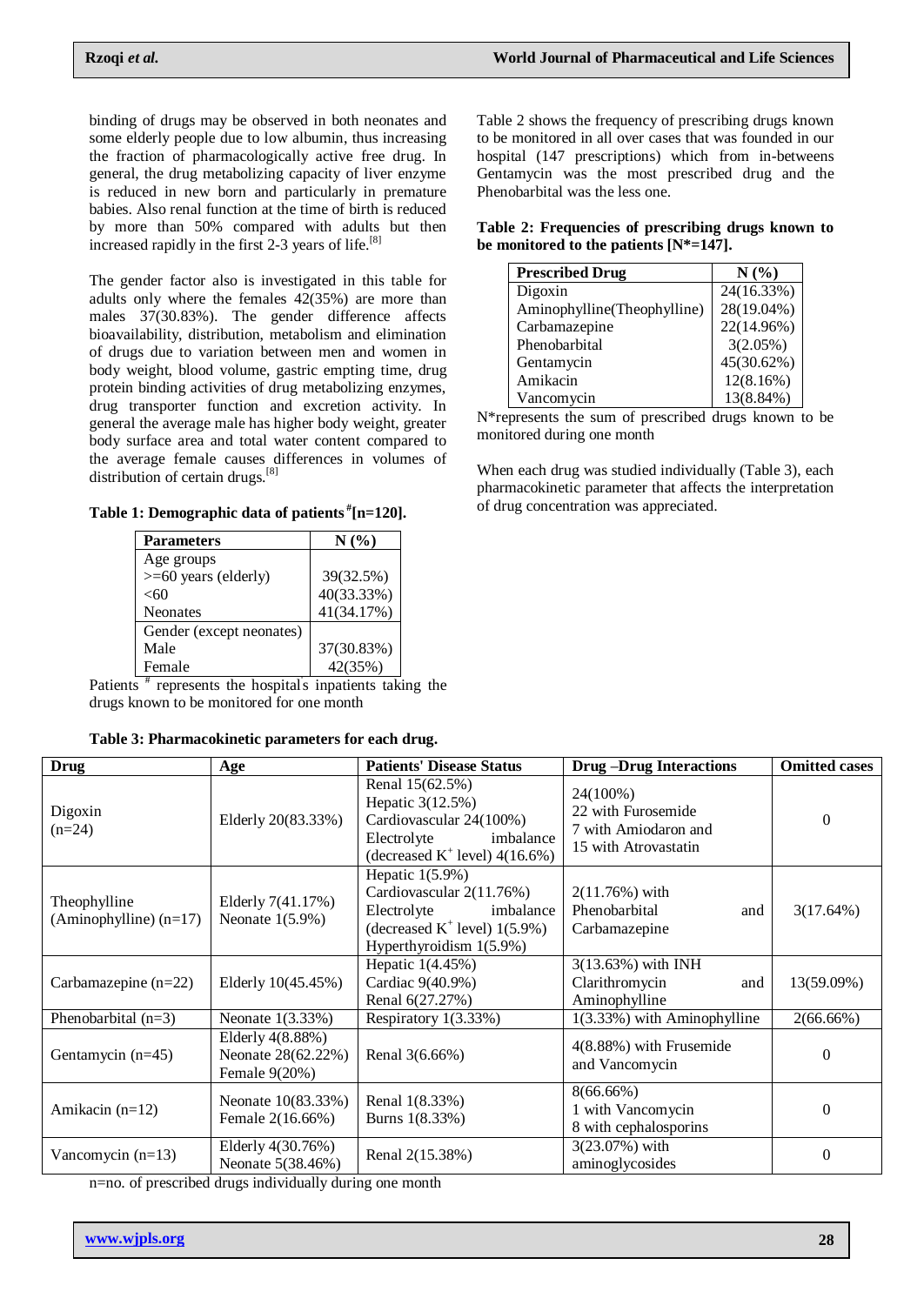# **Digoxin**

Digoxin has a narrow therapeutic Index and the elderly patient (83.33% of cases) may be particularly susceptible to digoxin toxicity, even at therapeutic plasma concentrations.[9]

A number of factors may influence the response to digoxin and thus the interpretation of digoxin assays, when it is increased in renal failure and hepatic disease and by concurrent use with amiodarone and possibly atrovastatin. The electrolyte imbalance (decreased  $k^{\dagger}$ , and /or  $Mg^{2+}$  or raised  $Ca^{2+}$ ) can potentiate toxicity. [10] Since digoxin is a major substrate for P- glycoprotein and amiodarone is a known inhibitor of P-glycoprotein, the primary mechanism by which amiodarone increases digoxin concentrations is through its ability to inhibit the efflux of digoxin (gastrointestinal elimination and renal tubular secretion) from the body. Another mechanism that may also be contributing to the changes in serum concentrations is a redistribution of digoxin from tissue to serum. This appears to be based on the concentrations of amiodarone present; as amiodarone concentrations increase so do serum digoxin concentrations. This change in tissue distribution can affect the interpretation of serum digoxin levels.<sup>[11]</sup>

Drugs that cause electrolyte disturbances increase the risk of toxicity from cardiac glycosides. Thiazides and loop *diuretics* cause hypokalaemia and also hypomagnesaemia which may lead to cardiac arrhythmias.[9] Atorvastatin co administration may increase digoxin concentrations by inhibition of intestinal P-glycoprotein-mediated secretion.<sup>[12]</sup>

# **Aminophylline (Theophylline)**

Theophylline or aminophylline should be given with caution to patients with peptic ulceration, porphyria, hyperthyroidism (5.9%), hypertension, cardiac arrhythmias or other cardiovascular disease (11.76%), or epilepsy, as these conditions may be exacerbated. They should also be given with caution to patients with heart failure, hepatic dysfunction (5.9%), acute febrile illness, and to neonates and the elderly(5.9% and 41.17% respectively in our study), since in all of these circumstances theophylline clearance may be decreased, resulting in increases in serum-theophylline concentrations and serum half-life.

Although *phenobarbital* was not found to have a significant effect on the pharmacokinetics of a single dose of theophylline given intravenously, enhanced theophylline clearance has been seen in patients after longer periods of treatment with phenobarbital. *Carbamazepine* has also been seen to increase theophylline elimination. <sup>[9]</sup> Tow cases of interaction was found in our study one with phanodarbital and the other for carbamazepine.

# **Carbamazepine**

Carbamazepine clearance is decreased in an agedependent manner in elderly patients (45.45%) compared with younger subjects, presumably because a reduction in the rate of CYP3A4-mediated drug metabolism.<sup>[13]</sup> Carbamazepine should be given with caution to patients with a history of blood disorders or haematological reactions to other drugs, or of cardiac (40.9%), hepatic (4.45%), or renal disease (27.27%). Clinical monitoring is of primary importance throughout treatment.

A decrease in serum-carbamazepine concentrations of about 50% was reported in an epileptic patient given theophylline. The patient experienced seizures and the proposed mechanism was that theophylline had increased the metabolism of carbamazepine. The antimycobacterial *isoniazid* and macrolides such as *clarithromycin*, and *erythromycin* have been reported to cause substantial elevations of serum concentrations of carbamazepine and symptoms of carbamazepine toxicity.<sup>[9]</sup>

# **Phenobarbital**

Monitoring of plasma concentrations has been performed as an aid in assessing control. The plasma half-life is about 75 to 120 hours in adults but is greatly prolonged in neonates, and shorter (about 21 to 75 hours) in children. There is considerable inter individual variation in Phenobarbital kinetics.<sup>[9]</sup>

The same interaction of Phenobarbital with aminophylline is mentioned above.

# **Aminoglycosides (gentamycin and amikacin)**

The risk of ototoxicity and nephrotoxicity from aminoglycosides is increased at high plasma concentrations and it is therefore generally desirable to determine dosage requirements by individual monitoring. Monitoring is particularly important in patients receiving high doses or prolonged courses, in infants (62.22% for gentamycin, 83.33% for amikacin) and the elderly (8.88% for gentamycin), and in patients with renal impairment (6.66%% for gentamycin, 8.33%% for amikacin), who generally require reduced doses. Female sex has been reported as additional risk factors for nephrotoxicity. The *BNF* also considers monitoring to be important in patients with cystic fibrosis or significant obesity; again, altered doses may be required.<sup>[9]</sup>

Plasma concentrations may be reduced in patients with conditions which expand extracellular fluid volume or increase renal clearance including ascites, cirrhosis, heart failure, malnutrition, spinal cord injury, burns  $(8.33\%$ % for amikacin), cystic fibrosis, and possibly leukaemia.

Use of other nephrotoxic drugs (including other aminoglycosides, vancomycin, and some cephalosporins), or of potentially ototoxic drugs such as furosemide, may increase the risk of aminoglycoside toxicity.[9]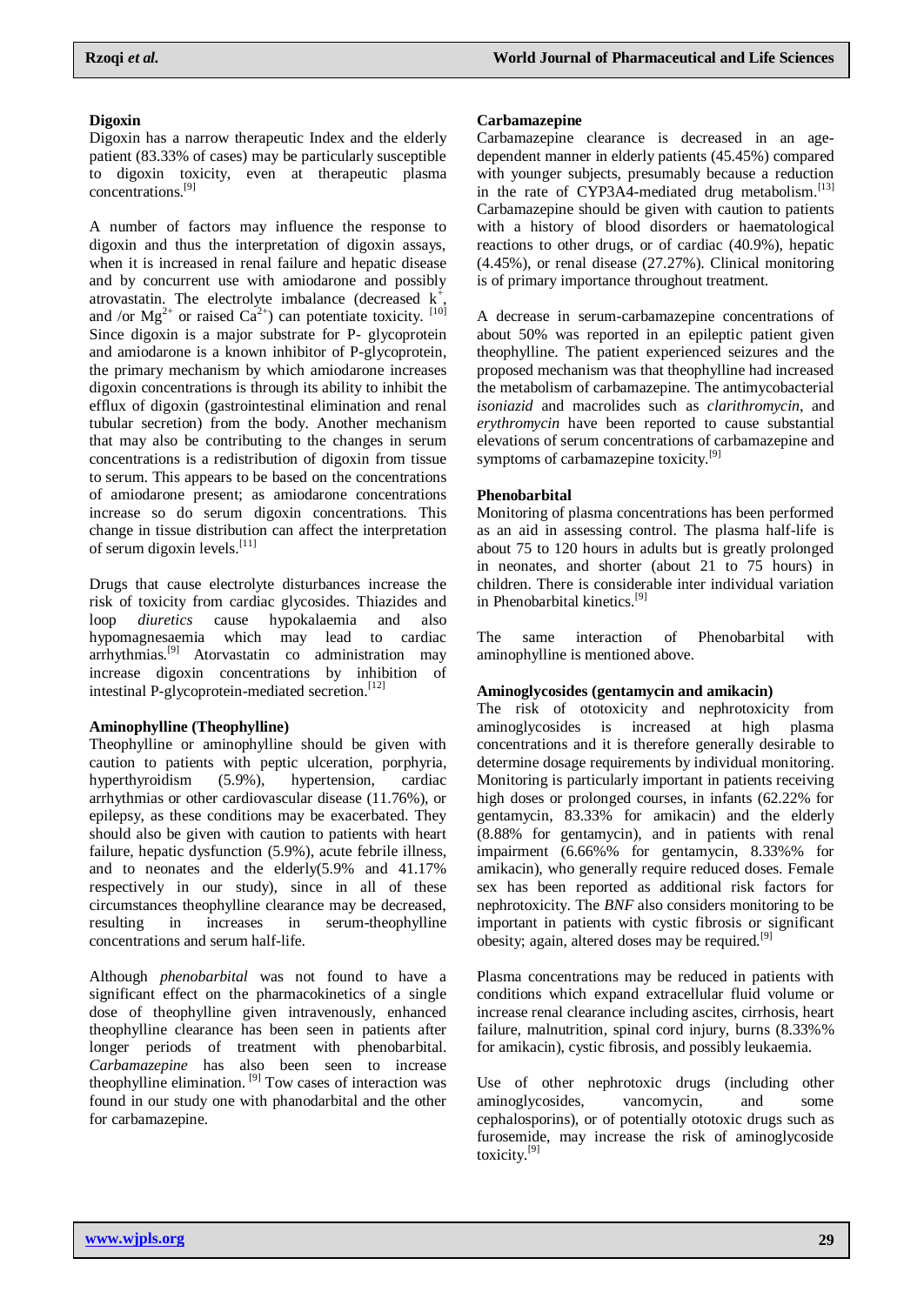The aminoglycoside interacts with the cell membranes in the inner ear, increasing their permeability. This theoretically allows the loop diuretic to penetrate into the cells in higher concentrations, causing more severe damage.<sup>[14]</sup>

### **Vancomycin**

Because the risk of ototoxicity and nephrotoxicity is thought to be increased at high plasma concentrations it may be desirable to adjust dosage requirements according to plasma-vancomycin concentrations. It is generally agreed, however, that vancomycin should be avoided in patients with a history of impaired hearing and that particular care is necessary in patients with renal impairment (15.35% of cases), in neonates (38.46% of cases) (especially if premature), and in the elderly (30.76% of cases), all of whom may be at increased risk of toxicity.

Again other ototoxic or nephrotoxic drugs, such as aminoglycosides and loop diuretics, markedly increase the risk of toxicity and should be given with vancomycin only with great caution.<sup>[9]</sup>

#### **Steady state concentration consideration**

The last column in Table 3 mention the omitted cases which based on the all pharmacokinetic parameter described above in relation to the steady state concentration for each drug.

So for digoxin, gentamycin, amikacin and vancomycin all cases need measuring the plasma concentrations without reaching steady state concentrations and each patient need to individualize his dose according to the other presented risk factors.

For theophylline, carbamazepine and Phenobarbital where (17.64%, 59.09% and 66.66% omitted cases respectively) because they do not reach their steady state concentrations as well as their lower risk factors that recommended to measure the plasma drug concentration.

#### **P-value**

In Table 4 our data were statistically estimated using probability table and all values were significant (need monitoring) except carbamazepine and Phenobarbital as they have more than 0.05 P-value.

#### **Table 4: Probability.**

| Drug                                |    | No. of cases need monitoring   No. of cases not need monitoring | <b>P</b> value |
|-------------------------------------|----|-----------------------------------------------------------------|----------------|
| Digoxin $(n=24)$                    | 24 |                                                                 | 0.000          |
| Theophyllin (Aminophyllin) $(n=17)$ | 14 |                                                                 | 0.007          |
| Carbamazepine $(n=22)$              |    |                                                                 | 0.393          |
| Phenobarbital $(n=3)$               |    |                                                                 | 0.317          |
| Gentamycin $(n=45)$                 | 45 |                                                                 | 0.000          |
| Amikacin $(n=12)$                   | 12 |                                                                 | 0.0005         |
| Vancomycin $(n=13)$                 |    |                                                                 | 0.0003         |

n=no. of prescribed drugs individually during one month  $0.0 =$ less than  $0.0001$ 

### **CONCLUSION AND RECOMMENDATIONS**

According to the results and widely prescribed drugs needed monitoring in our hospital, the study is to be concluded that it is mandatory to establish a therapeutic drug monitoring service at the Iraqi hospital which at least serves the hospital inpatients so leading to improve the quality of patient care, reduce drug related toxicity, and also minimize liability of physician. It is recommended that ministry of health must increase the number of highly trained staff specialized in therapeutic drug monitoring and drug analysis.

## **ACKNOWLEDGEMENTS**

The authors are thankful to the Iraqi hospitals, Baghdad, Iraq, for providing the necessary facilities to conduct research work.

#### **REFERENCES**

- 1. Birkett D.J., Therapeutic drug monitoring, *Australian Prescriber*, 1997; 20: 9-11.
- 2. Moffat A. C., Osselton M. D., Widdop B. (c.Eds.) andGalichet L. Y. (m Ed.) Clarke's Analysis of

Drugs and Poisons, therapeutic drug monitoring, Introduction, *London: pharmaceutical Press*, 2005, (electronic version).

- 3. Siemens Healthcare Diagnostics Inc., Therapeutic Drug Monitoring (TDM), an Educational Guide, *Siemens Healthcare Diagnostics Inc*, 2009; 1: 4.
- 4. Gross AS. Best practice in Therapeutic Drug Monitoring.*Br. J Clin. Pharmacol*, 2001; 52: 5S-10S.
- 5. Ghiculescu RA, Therapeutic drug monitoring: which drugs, why, when and how to do it, *Australian Prescriber,* 2008; (31)2.
- 6. Siemens Healthcare Diagnostics Inc., Therapeutic Drug Monitoring (TDM), An Educational Guide, *Siemens Healthcare Diagnostics Inc*, 2009; 2: 6-8.
- 7. Siemens Healthcare Diagnostics Inc., Therapeutic Drug Monitoring (TDM), an Educational Guide, *Siemens Healthcare Diagnostics Inc,* 2009; 3: 9.
- 8. Dasgupta A., Therapeutic drug monitoring: Newer drugs and biomarkers, *Elsevier*, 1<sup>st</sup> edition, 2012; 1: 14.